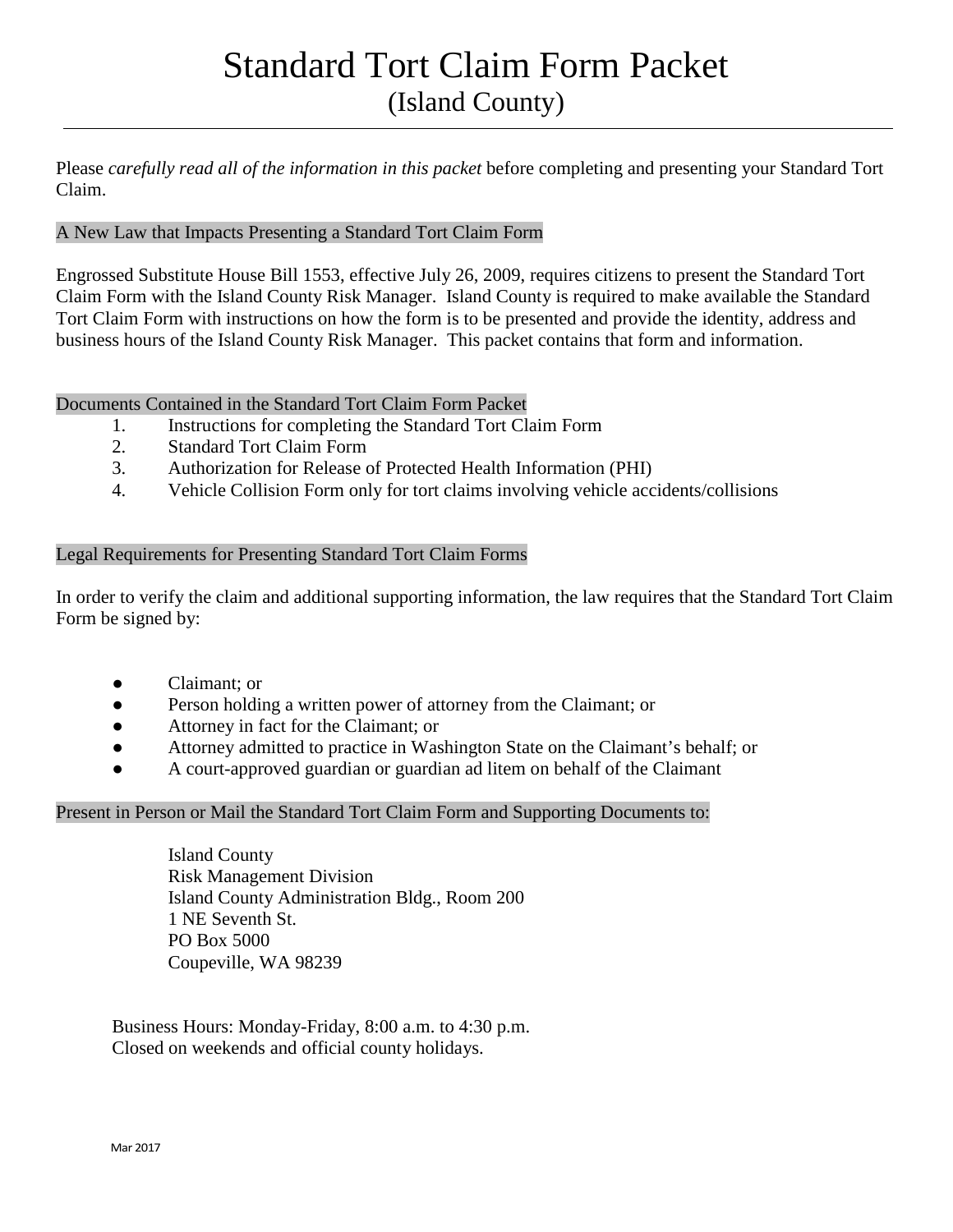# INSTRUCTIONS FOR COMPLETING A STANDARD TORT CLAIM FORM

- Before presenting a standard Tort Claim Form, please read these instructions, the Standard Tort Claim Form, and other appropriate forms in their entirety.
- Type or print clearly in ink and sign the Standard Tort Claim Form.
- Provide all requested information and any other available documents or evidence supporting your claim, such as medical records or bills for personal injuries, photographs, proof of ownership for property damages, receipts for property value, etc.
- If the requested information cannot be supplied in the space provided, please use additional blank sheets so your standard Tort Claim Form can be easily read and understood.
- The following are examples on how to complete the Standard Tort Claim Form:
	- 1. Smith, Karen Michelle
	- 2. 1234 College Way NW, Apt. 56, Seattle, WA 98178
	- 3. PO Box 910, Seattle WA 98178
	- 4. Same (or residence at the time of incident)
	- 5. 206-123-4567
	- 6. [ksmith@verizon.net](mailto:ksmith@verizon.net)
	- 7. 08/09/2008, 8:00 a.m.
	- 8. If the incident that caused the damages occurred over a period of time, please provide the beginning time and the ending time in item 8.
	- 9. Washington, Island, no city, on county road.
	- 10. Patmore Rd. Eastbound, near the intersection with Keystone Road.
	- 11. Island County Public Works, Road Division.
	- 12. Smith, Thomas Arthur, 1234 College Way NW, Apt. 56, Seattle, WA 98178 (360) 456-3456; Tow Truck Driver, Simmons Towing
	- 13. Unknown
	- 14. List all other witnesses having knowledge of the incident in question, with their names, addresses, and telephone numbers that are not listed within items 12 and 13. Also include a description of their knowledge. For example, if your sister was with you when the alleged incident occurred, please include her name, address, telephone number, and indicate she witnessed the incident.
	- 15. Please describe the incident that resulted in the injury or damages, specifically answering the questions who, what, where, when and why.
	- 16. If you reported this incident to law enforcement, safety, or security personnel, please provide a copy of the report or contact information of the person you spoke with.
	- 17. Please provide all of your medical providers with their names, address, telephone numbers, and the type of treatment. If you were treated for a personal injury, please include your medical records and bills.
	- 18. Attach any other documents that support your claim.
	- 19. Please provide the dollar amount for your damages, including your time loss, medical costs, property damage loss, etc. This amount should represent your opinion of total compensation.
	- If you are presenting a personal injury claim, please sign and attach the Authorization for Release of Protected Health Information (PHI) form.
	- If your claim involves a motor vehicle accident, please complete, sign, and attach the Vehicle Collision Form.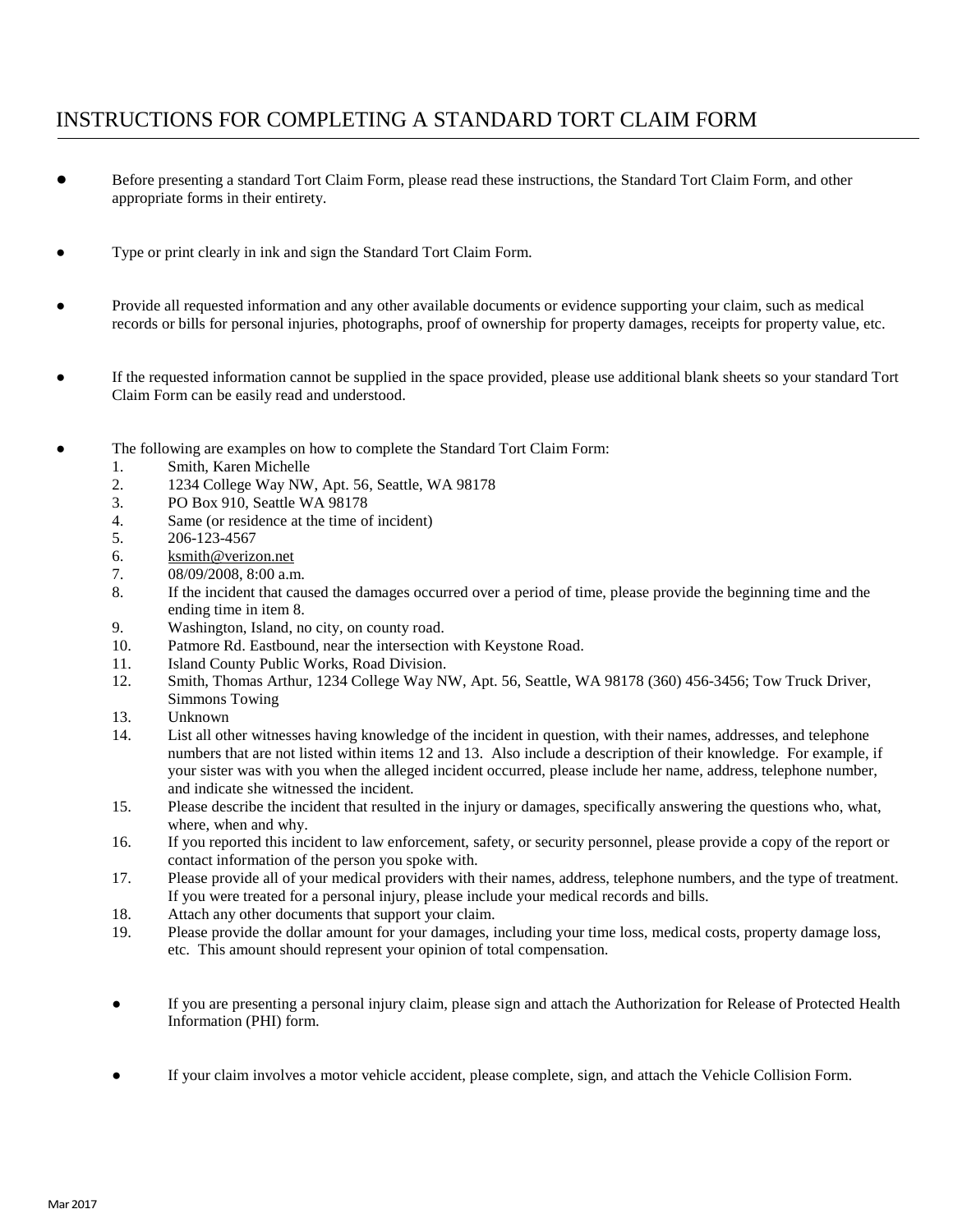| <b>STANDARD TORT CLAIM FORM</b> |  |
|---------------------------------|--|
| (Island County)                 |  |

Pursuant to Chapter 4.92 RCW, this form is for filing a tort claim against Island County, its officers, employees or volunteers. Some of the information requested on this form is required by RCW 4.92.100 and may be subject to public disclosure. Pursuant to the current law, Standard Tort Claim forms cannot be submitted electronically (via e-mail or fax).

#### PLEASE TYPE OR PRINT IN INK

**Mail or deliver** Island County<br> **original claim to** Risk Managem

Risk Management Division Island County Administration Bldg., Room 200 1 NE 7th St. PO Box 5000 Coupeville, WA 98239

Business Hours: Mon. – Fri., 8:00 a.m. – 4:30 p.m. Closed on weekends and official county holidays.

#### **CLAIMANT INFORMATION**

|    | 11. County agency or department alleged responsible for damage/injury: |              |                                 |                                                                                                                                                                        |                                                            |  |
|----|------------------------------------------------------------------------|--------------|---------------------------------|------------------------------------------------------------------------------------------------------------------------------------------------------------------------|------------------------------------------------------------|--|
|    | Name of street or highway                                              |              | Milepost number                 |                                                                                                                                                                        | At the intersection with or nearest<br>intersecting street |  |
|    | 10. If the incident occurred on a street or highway:                   |              |                                 |                                                                                                                                                                        |                                                            |  |
|    | Location of incident:<br>State and county                              |              |                                 | City, if applicable                                                                                                                                                    | Place where occurred                                       |  |
| 9. |                                                                        |              |                                 |                                                                                                                                                                        |                                                            |  |
|    | $from \_\_\_\_\_\_\_$<br>$\overline{\text{(mm/dd/yyyy)}}$              |              |                                 | 8. If the incident occurred over a period of time, date of first and last occurrences:<br>Time: $\Box$ a.m. $\Box$ p.m. (check one) to $\frac{1}{(mm/dd/yyy)}$ , Time: | $\vert$ $\vert$ p.m. (check one)                           |  |
|    | 7. Date of the incident:                                               | (mm/dd/vvvv) | Time: The Contract of the Time: | a.m.                                                                                                                                                                   | p.m. (check one)                                           |  |
|    | <b>INCIDENT INFORMATION</b>                                            |              |                                 |                                                                                                                                                                        |                                                            |  |
|    |                                                                        |              |                                 |                                                                                                                                                                        |                                                            |  |
|    |                                                                        |              | Home                            |                                                                                                                                                                        | <b>Business</b>                                            |  |
|    | 5. Claimant's daytime phone number:                                    |              |                                 |                                                                                                                                                                        |                                                            |  |
|    |                                                                        |              |                                 | 4. Residential address at the time of the incident (if different from current address):                                                                                |                                                            |  |
|    |                                                                        |              |                                 |                                                                                                                                                                        |                                                            |  |
|    |                                                                        |              |                                 |                                                                                                                                                                        |                                                            |  |
|    |                                                                        |              |                                 |                                                                                                                                                                        |                                                            |  |
|    |                                                                        | Last name    | First                           | Middle                                                                                                                                                                 | Date of birth (mm/dd/yyyy)                                 |  |

|     | For Official Use Only |  |
|-----|-----------------------|--|
|     |                       |  |
|     |                       |  |
|     |                       |  |
|     |                       |  |
|     |                       |  |
| No. |                       |  |
|     |                       |  |
|     |                       |  |
|     |                       |  |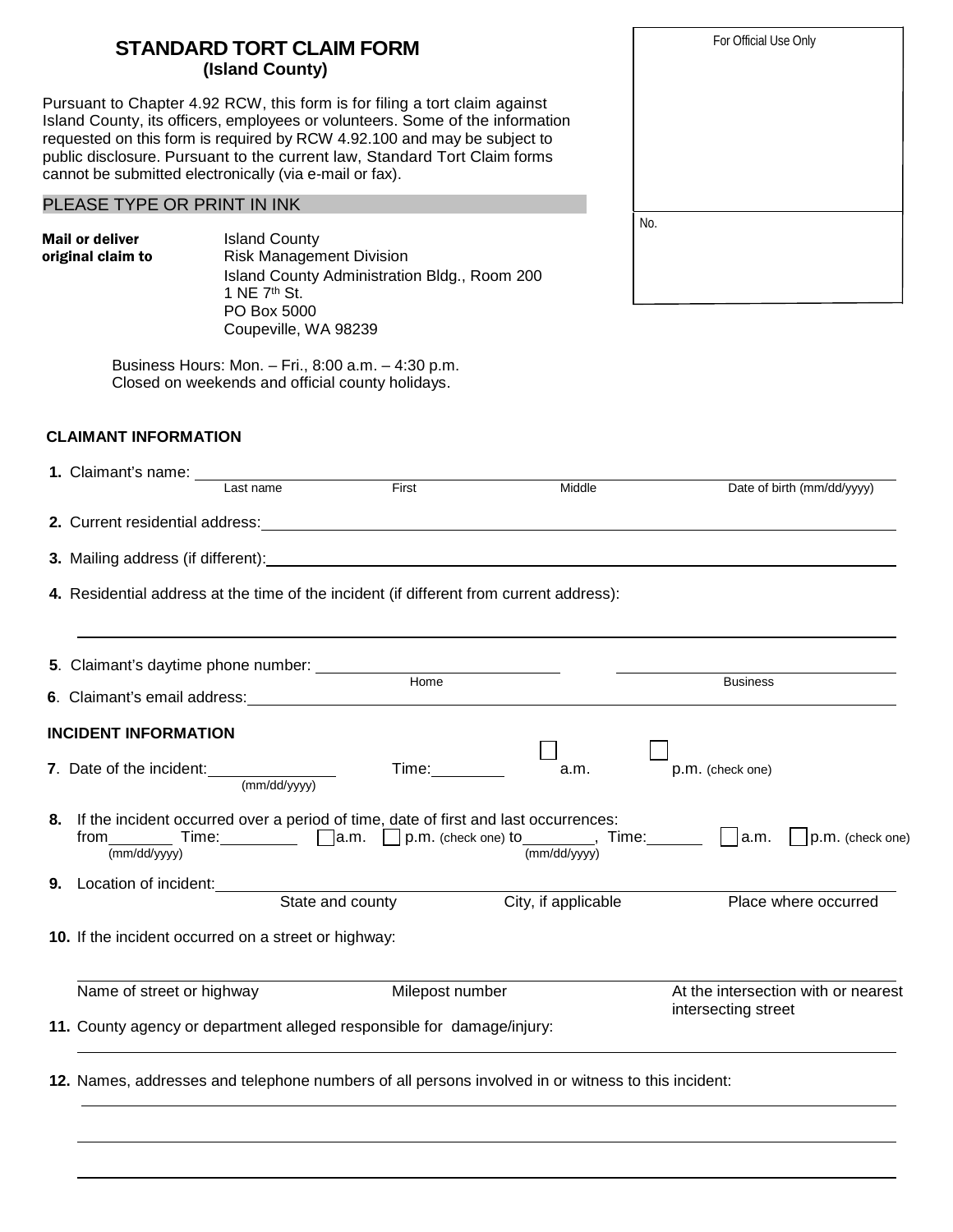- **13.** Names, addresses and telephone numbers of all County employees, officers, or volunteers having knowledge of this incident:
- **14.** Names, addresses and telephone numbers of all individuals not already identified in #12 and #13 above that have knowledge regarding the liability issues involved in this incident, or knowledge of the Claimant's resulting damages. Please include a brief description as to the nature and extent of each person's knowledge. Attach additional sheets if necessary.

**15.** Describe the cause of the injury or damages. Explain the extent of property loss or medical, physical or mental injuries. Attach additional sheets if necessary.

**16.** Has this incident been reported to law enforcement, safety or security personnel? If so, when and to whom?

**17**. Names, addresses and telephone numbers of treating medical providers. Attach copies of all medical reports and billings.

**18.** Please attach documents which support the allegations of this claim.

**19.** I claim damages from Island County in the sum of \$

This Claim form must be signed by the Claimant, a person holding a written power of attorney from the Claimant, by the attorney in fact for the Claimant, by an attorney admitted to practice in Washington State on the Claimant's behalf, or by a court-approved guardian or guardian ad litem on behalf of the Claimant.

I declare under penalty of perjury under the laws of the State of Washington that the foregoing is true and correct.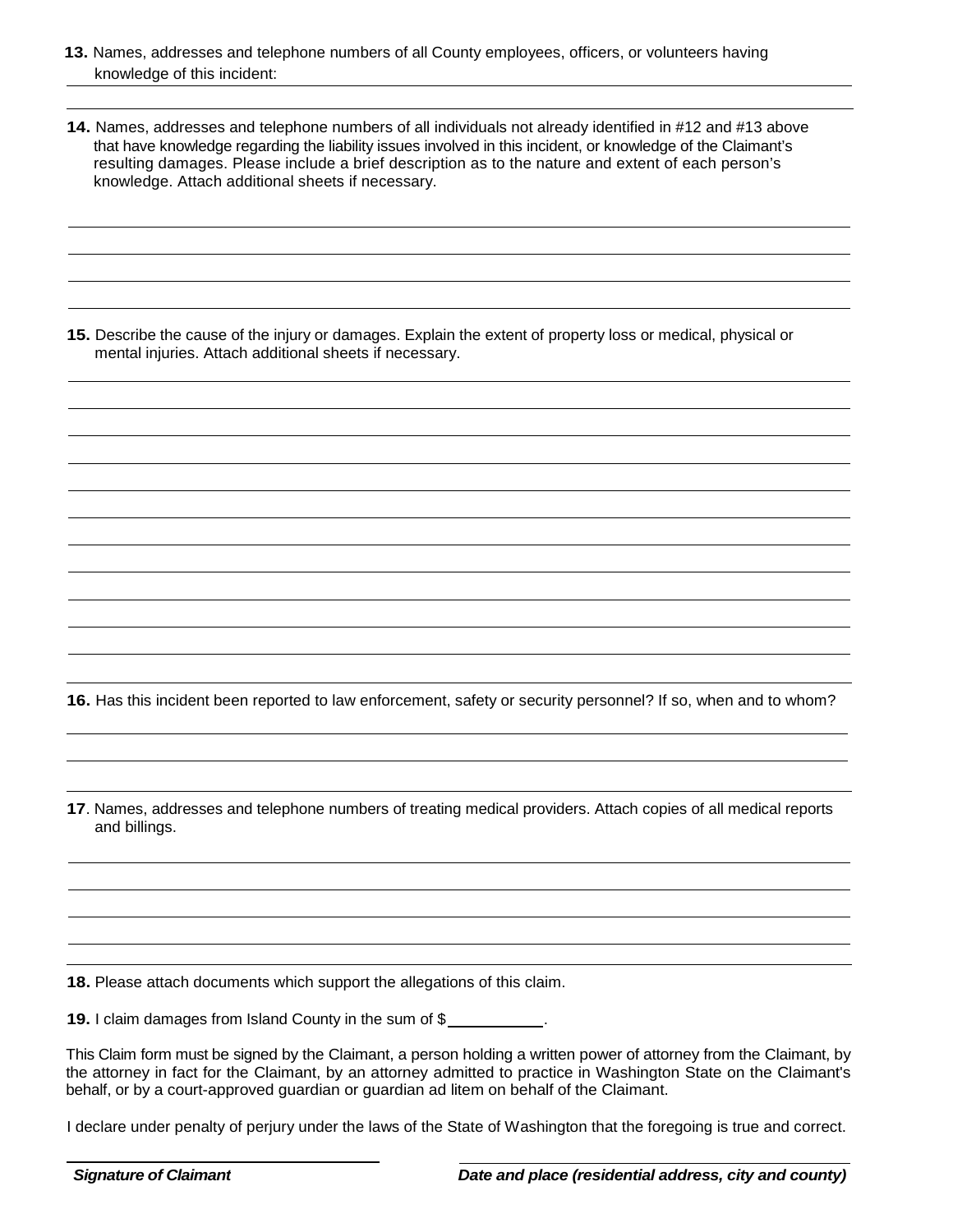| Claim# |  |  |
|--------|--|--|
|        |  |  |

## **Authorization for Release of Protected Health Information (PHI) to Island County Risk Management Division**

Name:

(Last, First, Middle Initial or Middle Name)

Date of Birth: Month Day Pear

I hereby authorize disclosure of my protected health information to Island County, Risk Management Division, for purposes of processing my claim for damages filed with Island County.

I understand that by signing this document, I authorize the release of the following information:

Complete medical record for all services, including history and physical exam; progress notes; x-ray reports; inpatient admissions; operative notes; physical or other therapy; laboratory and other test reports; physician and physician assistant orders; nursing notes; and all other records and references designated by the provider as part of its medical record.

HIV Test Results and medical information related to HIV testing or treatment

Psychiatric, mental and behavioral health records, including treatment notes, assessments, testing documents and results, and medical records related to mental health diagnosis and treatment

Alcohol assessment, testing, referral or treatment records

All other chemical dependency assessment of treatment records

Pharmacy prescriptions and reports

All letters and memos received or sent, including electronic mail, referencing my treatment; information related to alleged sexual assault or sexually transmitted disease, including test results

Urgent care, outpatient or other clinic visit information

Gynecological and/or obstetrical information

All client records generated for or by governmental programs of which I am a client. Identify the program(s) and agency:

Financial records related to my care and treatment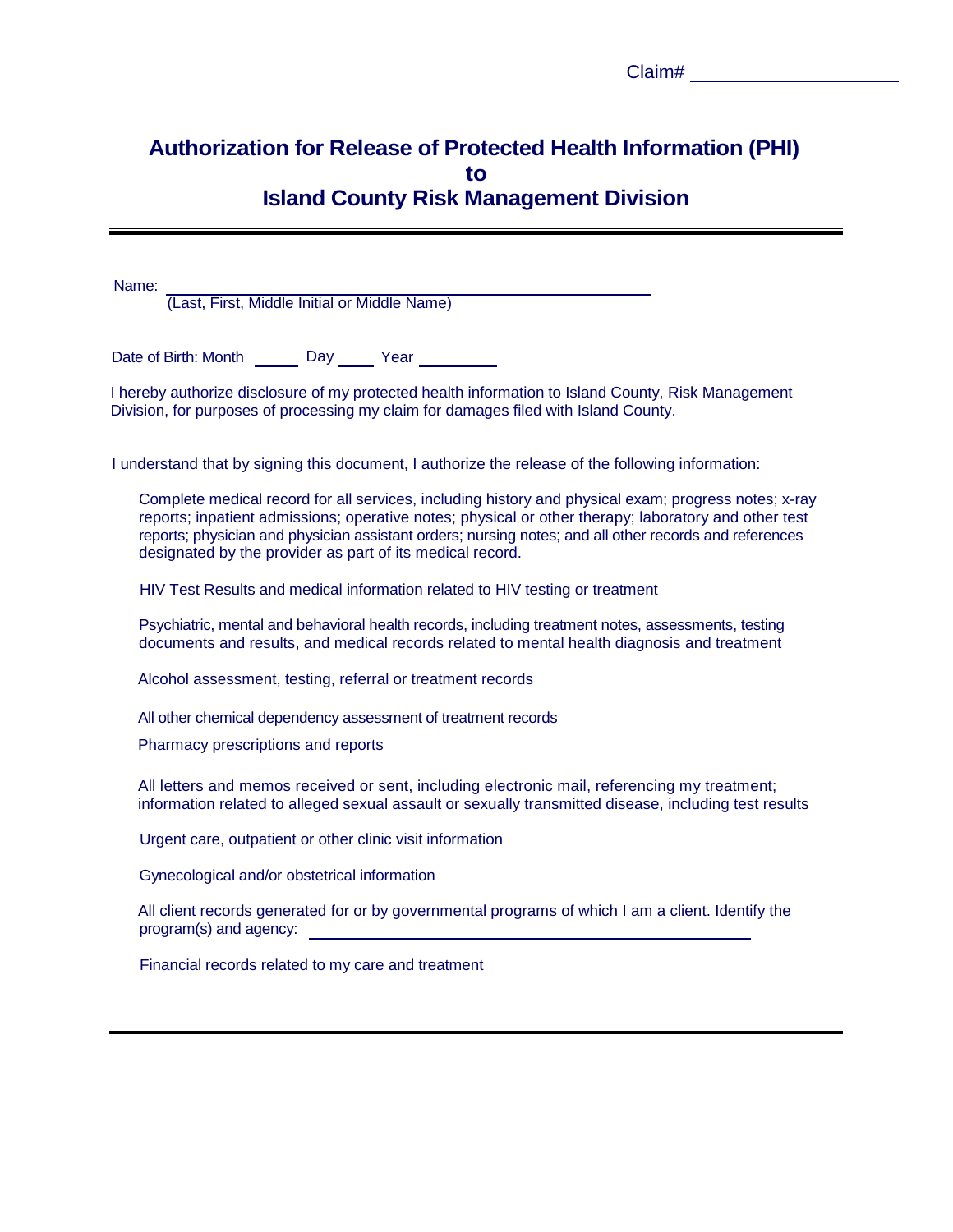#### I understand the following: **(PLEASE READ AND INITIAL ALL STATEMENTS)**

| <b>Initials</b> | I understand that my records are protected under HIPAA/PHI regulations (federal law) and the<br>Washington State Health Care Information Act (RCW 70.02).                                                                                                                                                                                     |
|-----------------|-----------------------------------------------------------------------------------------------------------------------------------------------------------------------------------------------------------------------------------------------------------------------------------------------------------------------------------------------|
| <b>Initials</b> | I understand that my health information may be subject to re-disclosure by Island County<br>and not protected for purposes of evaluating and investigating the claim I have filed with Island<br>County.                                                                                                                                      |
| <b>Initials</b> | I understand that the specific information to be disclosed in my medical record may include<br>information regarding alcohol, drug or other controlled substance use, counseling referrals and/or<br>a history of testing or treatment of acquired immune deficiency syndrome.                                                                |
| <b>Initials</b> | I understand that I may revoke this authorization at any time by notifying Island County in writing,<br>and that the revocation will be effective as of the date Island County receives it. Any records<br>obtained pursuant to this Authorization for Release of PHI prior to the revocation will be deemed<br>authorized by me for release. |
| <b>Initials</b> | I understand that this Authorization for Release will expire 90 days from the date I sign it. I can<br>also authorize a different time frame for this release to be valid. This permission is valid until my<br>claim is resolved or closed by Island County.                                                                                 |

*A Photostat of this Authorization carries the same authority as the original for purposes of releasing my records to Island County.*

Signature of Authorizing Individual:

Date of Signature:

Telephone number:

Witness (where patient is over 13 and signing the release):

Where the signer is not the subject of the records:

I am authorized to sign this because I am the (attach proof of authority):

| $\Box$ Parent of Minor         |
|--------------------------------|
| □Legal Guardian                |
| $\Box$ Personal Representative |
| Other                          |

#### **To the Provider or Records Custodian:**

Please send legible copies of all records to:

Island County Risk Management Division Island County Administration Building, Room 200 1 NE 7th St. P.O. Box 5000 Coupeville, WA 98239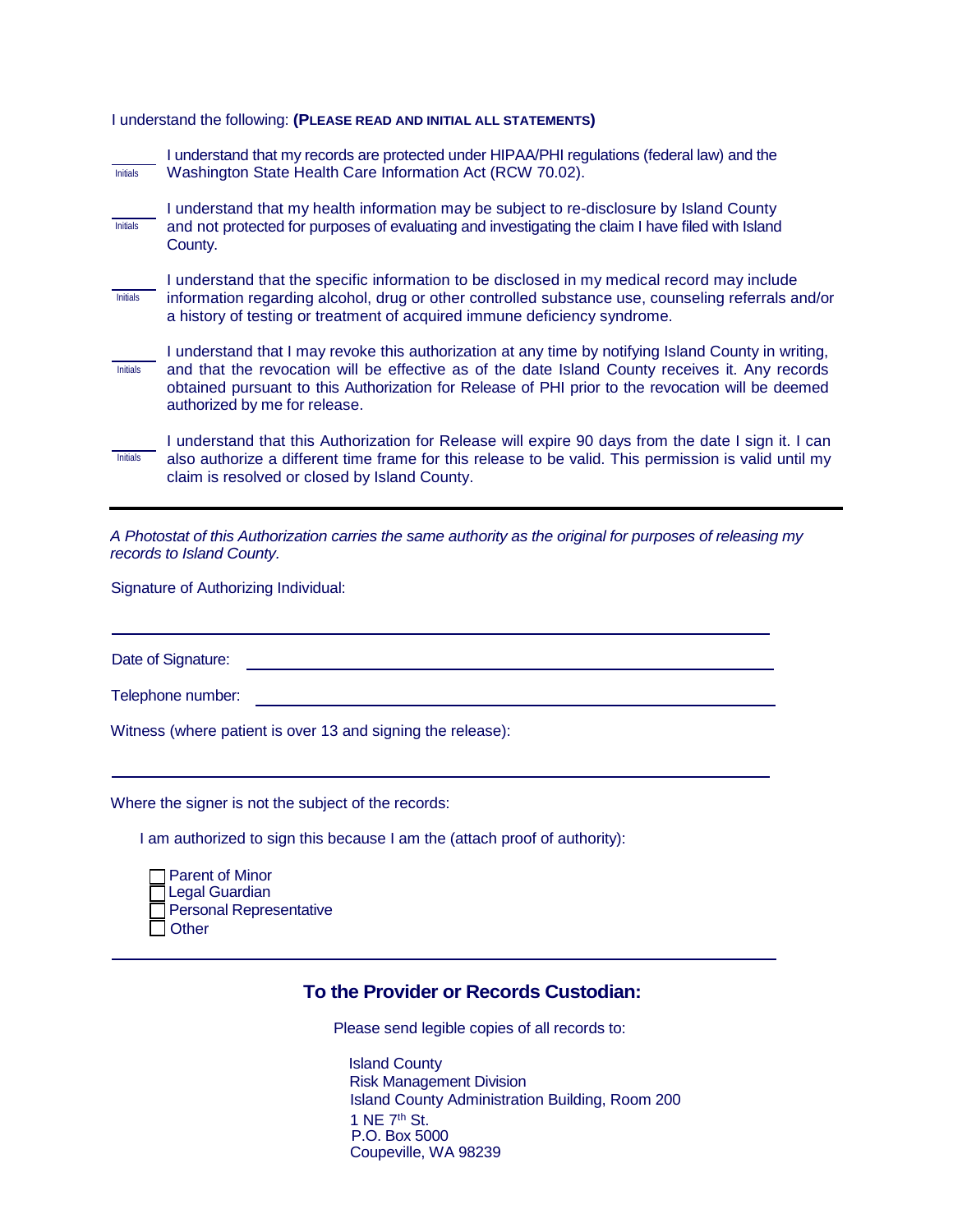## *VEHICLE COLLISION FORM*

PLEASE TYPE OR PRINT IN INK

## Please attach this form to your standard tort claim form, if the claim involves a vehicle collision.

| <b>CLAIMANT'S NAME</b> |                                                   |                                                                 | (A SEPARATE FORM MUST BE COMPLETED FOR EACH CLAIMANT)                                        | DATE OF ACCIDENT(mm/dd/yyyy) |                                     | TIME                | AM                                    | PM  |     |
|------------------------|---------------------------------------------------|-----------------------------------------------------------------|----------------------------------------------------------------------------------------------|------------------------------|-------------------------------------|---------------------|---------------------------------------|-----|-----|
|                        | CURRENT STREET (RESIDENCE) ADDRESS                |                                                                 | <b>CITY</b>                                                                                  | <b>STATE</b>                 | ZIP                                 | PHONE               | HOME<br><b>WORK</b>                   |     |     |
|                        |                                                   | (RESIDENCE) STREET ADDRESS FOR SIX MONTHS PRIOR TO THE ACCIDENT | <b>CITY</b>                                                                                  | <b>STATE</b>                 | ZIP                                 | <b>EMAIL</b>        |                                       |     |     |
|                        | State//County/City (if applicable) where occurred |                                                                 | STREET OR HWY                                                                                | MILEPOST NO.                 | INTERSECTION OR NEAREST STREET/ROAD |                     |                                       |     |     |
| YEAR                   | MAKE                                              | MODEL                                                           | LICENSE PLATE NO.                                                                            | W HERE CAN CAR BE SEEN?      |                                     |                     | W HEN?                                |     |     |
|                        | NAME OF VEHICLE OWNER                             | ADDRESS                                                         |                                                                                              | <b>CITY</b>                  | HOME AND WORK PHONE                 |                     |                                       |     |     |
| NAME OF DRIVER         |                                                   | <b>ADDRESS</b>                                                  |                                                                                              | <b>CITY</b>                  | HOME AND WORK PHONE                 |                     |                                       |     |     |
|                        | DRIVER'S LICENSE NUMBER                           | STATE OF ISSUANCE                                               |                                                                                              |                              | DATE OF EXPIRATION                  |                     |                                       |     |     |
| DESCRIBE DAMAGE        |                                                   |                                                                 |                                                                                              | <b>ESTIMATE</b><br>\$        |                                     |                     | YOUR INSURANCE COMPANY AND POLICY NO. |     |     |
| YEAR                   | MAKE                                              | <b>MODEL</b>                                                    | LICENSE PLATE NO.                                                                            | STATE AGENCY, IF KNOW N      |                                     |                     |                                       |     |     |
| NAME OF OW NER         |                                                   | <b>ADDRESS</b>                                                  |                                                                                              | <b>CITY</b>                  |                                     |                     | PHONE                                 |     |     |
| NAME OF DRIVER         |                                                   | <b>ADDRESS</b>                                                  |                                                                                              | <b>CITY</b>                  |                                     |                     | <b>PHONE</b>                          |     |     |
| DESCRIBE DAMAGE        |                                                   |                                                                 |                                                                                              |                              |                                     |                     | <b>ESTIMATE</b><br>\$                 |     |     |
|                        |                                                   |                                                                 | WAS OTHER (NON-VEHICLE) PROPERTY DAMAGED? IF SO, DESCRIBE WHAT TYPE OF PROPERTY WAS DAMAGED. |                              |                                     |                     |                                       |     |     |
| <b>NAME OF OWNER</b>   |                                                   | <b>ADDRESS</b>                                                  |                                                                                              | <b>CITY</b><br><b>PHONE</b>  |                                     |                     |                                       |     |     |
| DESCRIBE DAMAGE        |                                                   |                                                                 |                                                                                              |                              |                                     |                     | <b>ESTIMATE</b>                       |     |     |
|                        |                                                   |                                                                 |                                                                                              |                              |                                     |                     | \$                                    |     |     |
|                        |                                                   | ADDRESS                                                         | PHONE                                                                                        | <b>INJURY</b>                |                                     | AGEVEH 1VEH 2 VEH 3 |                                       | PED |     |
| <b>NAME</b>            |                                                   |                                                                 | <b>HOME</b><br><b>WORK</b>                                                                   |                              |                                     |                     |                                       |     | OTH |
|                        |                                                   |                                                                 | <b>HOME</b><br><b>WORK</b>                                                                   |                              |                                     |                     |                                       |     |     |
|                        |                                                   |                                                                 | <b>HOME</b><br><b>WORK</b>                                                                   |                              |                                     |                     |                                       |     |     |
|                        |                                                   |                                                                 | <b>HOME</b><br><b>WORK</b>                                                                   |                              |                                     |                     |                                       |     |     |
|                        |                                                   |                                                                 | <b>HOME</b><br><b>WORK</b>                                                                   |                              |                                     |                     |                                       |     |     |
|                        | NAME (ATTACH ADDITIONAL SHEETS IF NECESSARY)      |                                                                 | <b>ADDRESS</b>                                                                               |                              | <b>CITY</b>                         |                     | <b>PHONE</b>                          |     |     |
|                        |                                                   |                                                                 |                                                                                              |                              |                                     |                     | <b>HOME</b><br><b>WORK</b>            |     |     |
|                        |                                                   |                                                                 |                                                                                              |                              |                                     |                     | <b>HOME</b><br><b>WORK</b>            |     |     |